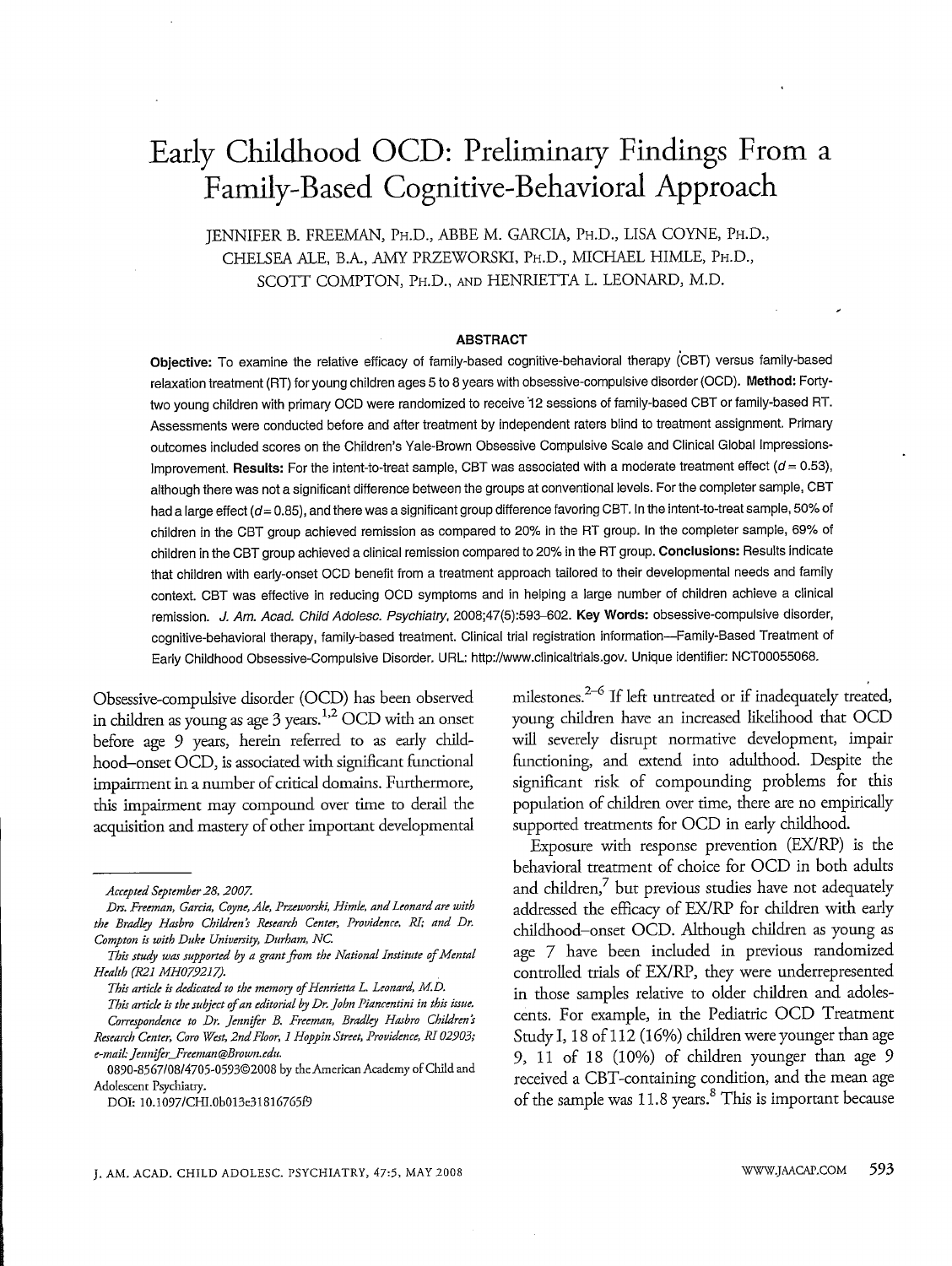young children with OCD may require specific adaptations to the traditional EX/RP treatment regimen.

These adaptations may be required for younger children due to their developmental needs and family context. Developmentally, younger children generally have less sophisticated emotion awareness and expression skills than older children. Such developmental differences are likely to affect the acquisition and application of skills that are integral to EX/RP, such as the development of fear hierarchies. Younger children are also less adept at comprehending abstract concepts such as the treatment rationale for EX/RP. All of these factors may limit a young child's ability and willingness to engage fully in exposure-based treatment.<sup>9</sup>

With regard to family context, younger children rely on parents for guidance and direction more so than do older children. Coupling this developmentally normal level of dependence with the fact that OCD tends to pull family members into rituals, parents may be more likely to inadvertently reinforce or even actively accommodate a young child's rituals.<sup>9-15</sup>

For the above-mentioned reasons, we believe that young children experiencing OCD require a treatment approach uniquely tailored to their developmental needs and family context.

# FAMILY-BASED COGNITIVE-BEHAVIORAL THERAPY (CBT)

Our family-based CBT for young children with OCD draws on extant approaches of CBT used with older children.<sup>10,11</sup> The treatment program contains novel elements that have been specifically tailored to young children ages 5 to 8 with OCD that include attention to developmental stage and concomitant levels of cognitive and socioemotional skills and awareness of a child's involvement in and dependence on a family system. First, we addressed the cognitive and socioemotional levels of younger children through the use of specific, concrete, and child-friendly examples. These examples are used to provide the rationale for EX/RP (e.g., making connections to other fears that the child has conquered or that it is kind of like taking a medicine that tastes "yucky" but makes you better), distinguish obsessional thoughts from other nonintrusive recurring cognitions or images (e.g., different than having a song stuck in your head or thinking about a scary movie you have seen), and identify the connection between obsessional thoughts and subsequent compulsions (e.g., obsession is like a "worry monster" that tells you to do things it wants you to do).

Throughout treatment, parents are included in structured, specific ways to address issues of family functioning and parenting. The inclusion of parents serves a threefold purpose. First, parents are trained as coaches for their children and play a key role in shaping treatment and ensuring adherence and motivation outside the session. Second, including parents directly addresses parents' tendency to accommodate their child's OCD behavior. Third, treatment has an "exposure" function for parents as well because they are asked to tolerate their own distress in the face of assisting their children with often upsetting exposure exercises and homework tasks.<sup>12</sup>

We also addressed the issue that this may be a family's first contact with the mental health system. Families are often unsure whether their child's symptoms are reflective of normative, if disturbing, developmental phases that they will outgrow, or whether they herald clinically serious issues. Moreover, entry into treatment is daunting for parents, who may be concerned that OCD symptoms at such a young age are perhaps insurmountable. Finally, given their child's developmental stage and the relatively greater demands that young children place on families, parents may have difficulty attending sessions, managing child oppositionality and treatment resistance, and consistently completing homework tasks. We conduct two 90 minute sessions at the outset of treatment for parents alone to address potential issues of the impact of treatment on the child and family, address logistical issues in scheduling of sessions and conducting homework tasks, and provide a clear rationale for how and why treatment may work.

The primary goal of this project was to develop, manualize, and empirically test our family-based CBT for young children with OCD in comparison to a family-based relaxation intervention. Here we report the preliminary acute treatment results (family-based CBT versus family-based relaxation treatment [RT]).

## METHOD

## **Participants**

The intent-to-treat (ITT) sample included 42 children living in and around a city in the New England region of the United States, ranging in age from 4 to 8 years (mean 7.11, SD 1.26) and their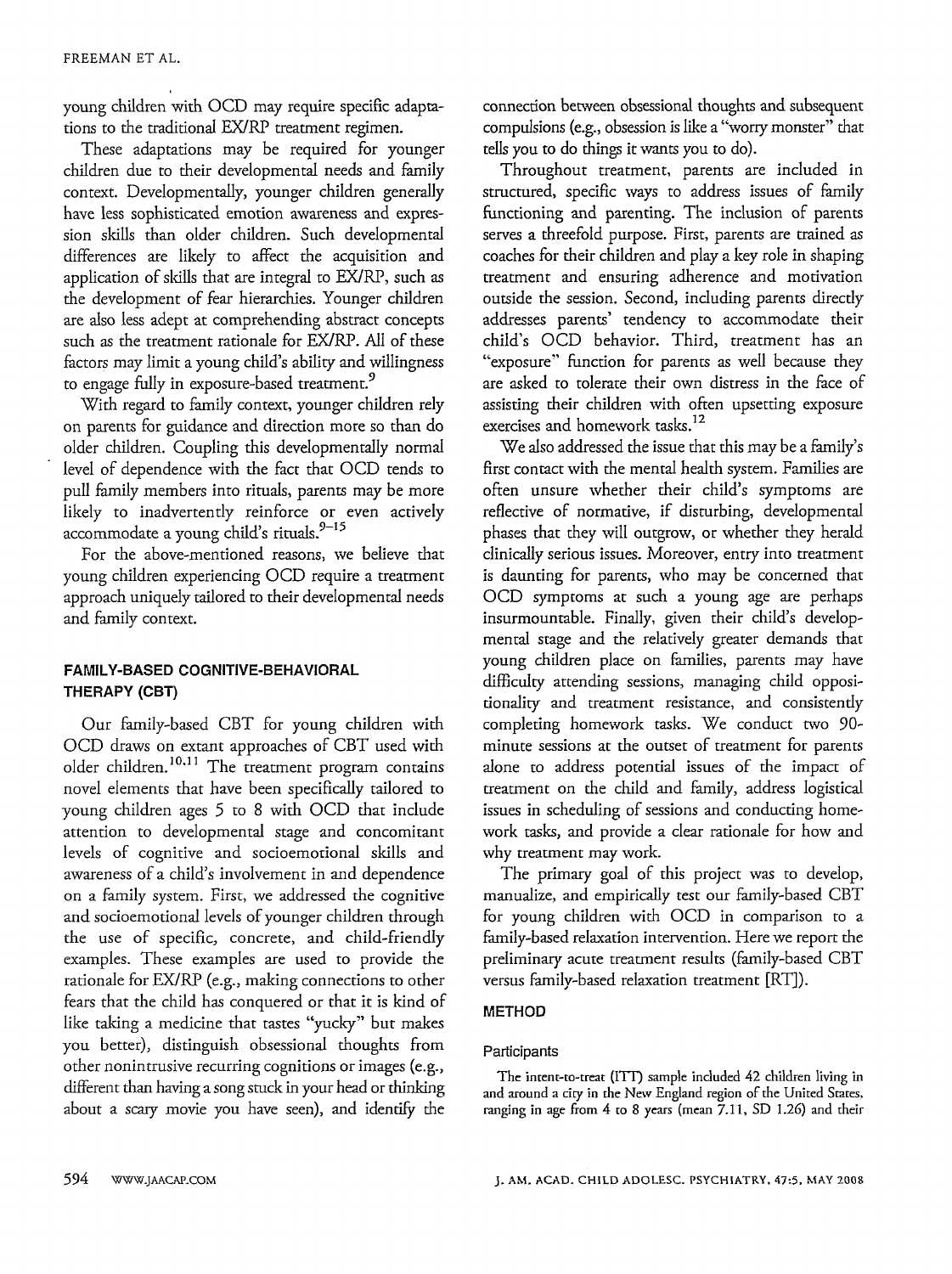parents. Although the treatment and study were designed for children ages 5 to 8, we did enroll two children who were consented at age 4 but turned 5 during the course of treatment. Assessment and treatment took place in a child anxiety disorders specialty clinic within an academic medical center. To participate in the study, children met the following inclusion criteria at the time of evaluation: a *DSM-JV* diagnosis of OCD (primary) as determined by a semistructured interview (Schedule for Affective Disorders and Schizophrenia for School-Age Children-Present and Lifetime Version [KSADS-PL]) administered jointly to parent and child, symptom duration of at least 3 months, ages 5 to 8, and at least one parent who was able to consistently attend treatment sessions. Parents gave written informed consent to participate in the study, which was approved by a hospital-based institutional review board.

Exclusion criteria induded other primary psychiatric disorder or coprimary/secondary diagnosis that required initiation of other active treatment; pervasive developmental disorder(s) including Asperger syndrome; documented mental retardation; thought disorder or psychotic symptoms; conduct disorder; acute suicidality; concurrent psychotherapy for OCD or behavioral parent training; treatment with psychiatric medication for depression or mood stabilization; treatment with psychiatric medication for OCD, attention-deficit/hyperactivity disorder (ADHD), and/or tic disorders, the dose of which was not stable (6 weeks at a stable dose before evaluation); previous fiiled trial of CBT for **OCD** (defined as 10 sessions of formalized EX/RP); and meeting research criteria for the pediatric autoimmune neuropsychiatric disorders associated with streptococcal infection (PANDAS) subtype of OCD/tics or on antibiotic prophylaxis for PANDAS (due to concerns that apparent treatment gains could be a result of an episodic symptom course).

The sample was primarily white (80% white, 2% Hispanic, 2% Asian or Pacific Islander, 2% Native American, 2% multiracial, and 12% no response/unknown) and middle class (although 8% of the sample was below the poverty level) with roughly equal sex distribution (57% female). The race and ethnicity of the sample are consistent with other pediatric OCD treatment studies,<sup>8</sup> but not fully representative of the community demographics based on the 2000 U.S. Census data (85% white, 4.5% African American, 2.3% Asian, 0.5% Native American/Alaskan, 5% other).<sup>13</sup> The families were primarily married and living together (83.3%), but the majority of sessions were attended by only one parent.

With regard to comorbid diagnoses (as measured by the K-SADS), 54.8% had comorbid internalizing diagnoses, 35.7% had comorbid externalizing diagnoses, 9.5% had a tic disorder, and 19% had ADHD. In addition, 14.3% were taking a selective serotonin reuprake inhibitor for OCD and 4.8% were taking a psychostimulant for ADHD. As indexed by the baseline Children's Yale-Brown Obsessive Compulsive Scale (CY-BOCS; mean 22.36, SD 4.17, range 11-32) scores, the sample had moderately severe OCD symptoms. Checking and washing were the most common compulsions and contamination and aggressive obsessions were most the common obsessions, both of which are consistent with the broader literature on juvenile-onset OCD.<sup>14</sup> The mean age at onset of the sample was 4.99 years (SD 1.27) and 16% *(n =* 7) of the children had previous treatment (either medication and/or psychotherapy).

#### Measures

Children's *DSM-JV* diagnoses were assessed by doctoral-level clinicians using the K-SADS-PL.<sup>15,16</sup> The K-SADS-PL is a semistructured, dinician-rated interview administered to the caregiver(s) and the child that yields DSM-IVdiagnoses across the major Axis I domains and possesses favorable psychometric properties. The K-SADS is routinely used to assess psychiatric diagnoses in children as young as 5 years **old.<sup>17</sup> ,18**

The  $CY\text{-}BOCS^{19}$  is a well-known 10-item, semistructured, clinician-rated interview merging data from clinical observation and parent and child report. It is adapted from the adult Y-BOCS $^{20,21}$  and assesses both OCD symptoms and severity. Adequate reliability and validity have been demonstrated, as well as sensitivity to change after treatment in pharmacological and behavioral therapy studies. Scores range from 0 to 40, with higher scores indicating more severe illness.

The Clinical Global Impressions (CGI)-Improvement scale<sup>22</sup> is used to assess overall clinical improvement based on symptoms observed and impairment reported (7-point scale ranging from 1 [very much improved] to 7 [very much worse]). The clinician-rated scale has been used successfully in patients with OCD.<sup>23,24</sup>

National Institute of Mental Health (NIMH) Global Rating Scales<sup>25</sup> are clinician-rated indices of illness severity. Each scale is a single-item composite rating ranging from 1 (normal) to 15 (very severe) with good interrater reliability. The NIMH Global Impairment, Depression, Anxiety, and OCD Rating Scales have been used in multiple treatment studies.

Conners Parent Rating Scale-Revised (Long Version)<sup>26</sup> is an 80item parent report of children's behavioral problems that is widely used both clinically and in research efforts and has strong, established psychometric properties. Higher scores on this measure indicate more severe symptoms. For the purpose of this study, we report on only the total score, which corresponds to *DSM-JV* symptoms of combined Inattentive and Hyperactive-Impulsive type ADHD.

The Beck Depression Inventory<sup>27</sup> is a well-known 21-item measure of adult depressive symptomatology that has established reliability and validity. Higher scores indicate more severe symptoms.

The Obsessive-Compulsive Inventory<sup>28</sup> is s 42-item self-report measure that assesses symptoms of OCD in adults. It has high testretest reliability, good discriminant validity between individuals with OCD and those with other anxiety disorders, and satisfactory convergent validity.28 Higher scores indicate more severe symptoms.

The Screen for Child Anxiety-Related Emotional Disorders<sup>29</sup> is a 38-item measure that assesses child anxiety symptoms. The measure has both parent and child reports; however, only the parent report was used in the present study. The measure has good test-retest<br>reliability and internal consistency.<sup>29,30</sup> The scale also has excellent discriminant validity, and subscales differentiate between children with various anxiety disorders.<sup>30</sup> Higher scores indicate more severe symptoms.

The Brief Symptom Inventory<sup>31</sup> is a 53-item self-report measure of psychological symptoms for adults. The measure yields global severity scores indicating the total number of symptoms and severity of the distress, as well as nine primary symptom subscales. Only the total score was used in this study. The Brief Symptom Inventory has good internal consistency, test-retest reliability over 2 weeks, and convergent validity.<sup>31</sup> Higher scores indicate more severe symptoms.

#### Evaluator Training and Supervision

Interviewers were trained on the K-SADS-PL via formalized training with the lead authors, observing and coding taped interviews, corating live interviews conducted by a trained evaluator, and then conducting a K-SADS interview while under the live supervision of a trained rater.

Trained independent evaluators (i.e., child clinical psychologists and child psychiatrists) who were blind to the family's treatment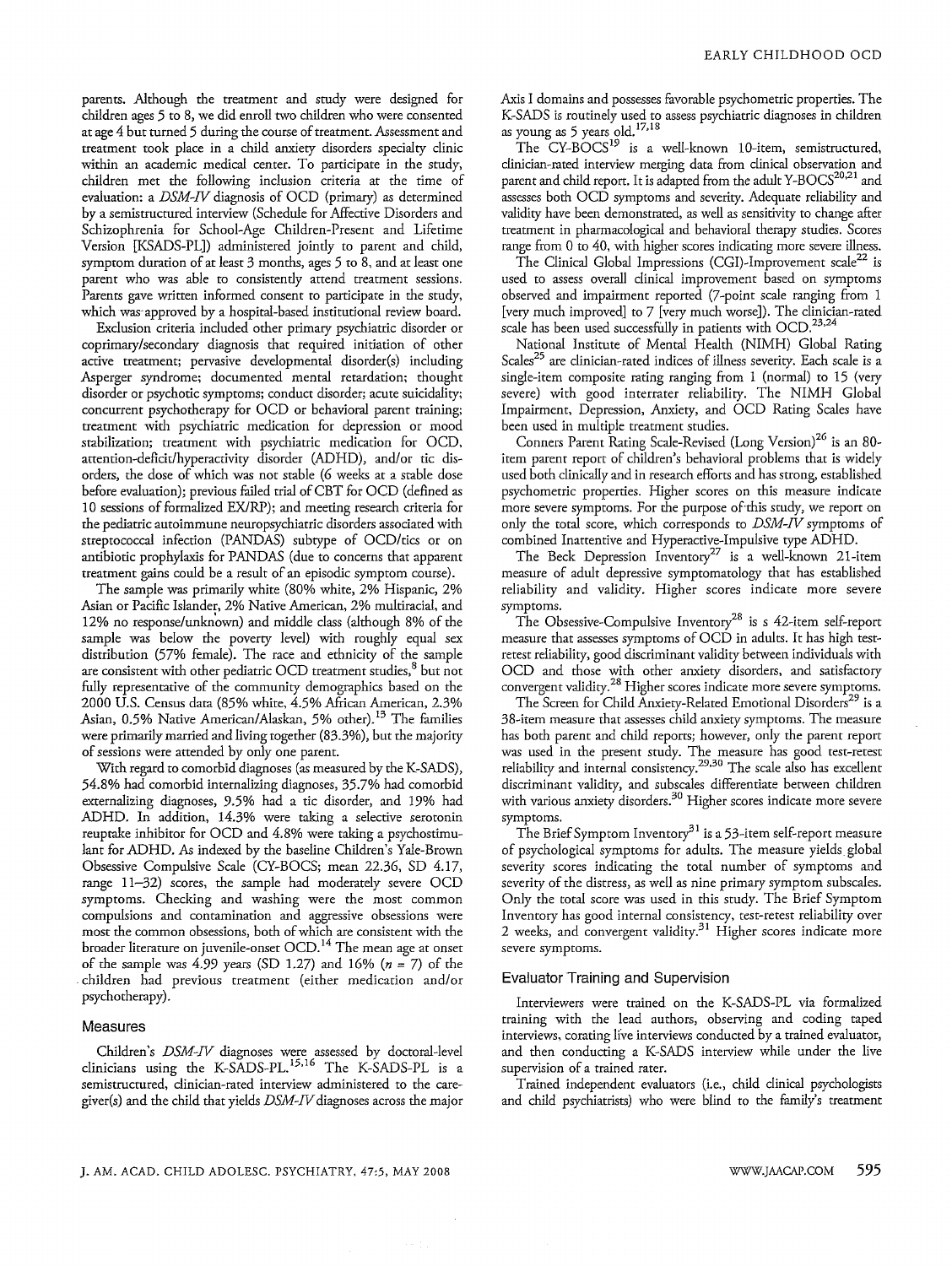condition administered the CY-BOCS, the CGI-I, the NIMH Global Rating Scales, and Yale Tic Scale to rate OCD and global functioning at baseline and end of treatment (week 14). Training for independent evaluators involved formalized teaching, observation, and coding of taped gold-standard interviews until three or more reliability tapes were coded to a criterion of 80% or higher.

#### Procedures

Recruitment for the study included print advertisements in local parenting papers and public service talks. Children were referred by pediatricians, social workers, psychologists, school psychologists, and parents who suspected OCD or other anxiety disorders. Initial contact was made by telephone. Families reporting possible OCD symptoms were scheduled for an hour-long in-person screening. If during the screening the child and family reported probable OCD symptoms, then they were referred to the study for further evaluation. At the evaluation, consent forms were signed and the diagnostic interview and baseline independent evaluator measures were administered. Children who met inclusion/exclusion criteria were randomized to either CBT or RT, blocking on age (young: 5 to 6-year-olds [9 to CBT and 8 to RT] and old: 7- to 8-year-olds [13 to CBT and 12 to RT]). Families learned of their assignment by their therapist at the first treatment session.

#### Intervention Programs

Both treatment protocols (CBT and RT) consisted of 12 sessions delivered during the course of 14 weeks. The first 10 sessions were delivered weekly, followed by two biweekly sessions. The first two sessions (90 minutes each) were conducted with parents only, and the remaining sessions (60 minutes each) were conducted jointly with parents and children. For more detail about the family-based CBT program, see also Choate-Summers et al. $32$ 

*Family-Based CBT.* The overall focus of treatment is to provide both child and parents with a set of tools to help them understand, manage, and reduce OCD symptoms. The primary components of the treatment are as follows.

*Psychoeducation.* Ensuring that parents clearly understand the treatment program and rationale before children are introduced to treatment lays the groundwork because many young children will not fully understand the treatment rationale. Young children will vary in what they grasp, but can most often understand the concept of being the "boss" of OCD behaviors. To increase parent and child engagement and motivation, psychoeducation is presented as simply as possible via simple, engaging modalities, induding the use of visual imagery, metaphors, and developmentally relevant examples.

*Parent Tool.* Parents are provided with a set of tools used throughout treatment to increase the child's motivation for change and to more effectively manage their child's OCD symptoms. The central parenting tools indude differential attention, modeling, and scaffolding.

*Child Tools.* The goal of the EX/RP component for the child is to have parents and children actively work together to develop a hierarchy and implement EX/RP. This is accomplished by distilling the core concepts of treatment and making it fun (where possible). Home-based practice of EX/RP is facilitated by a reward program introduced early in treatment.

*Family-Based RT* The primary components of the treatment were affective education (helping children identify both negative and positive feelings and recognize the connection between stress and anxiety), relaxation training including progressive muscle relaxation and verbally cued guided imagery to attain a relaxation response, and the use of a reward system to encourage relaxation practice between sessions.

*Therapist Training and Supervision.* All study therapists were clinical psychology interns, postdoctoral fellows, and clinical psychologists with expertise in the application of behavior therapy with anxiety disorders, parent behavior management training, and relaxation and family-based treatment. Doctoral-level clinical psychologists (J.B.F., A.M.G.) provided all of the training and supervision. Training included didactic instruction, familiarization with the treatment manuals, and role-playing of treatment procedures. All of the therapy sessions were videotaped and discussed in weekly group supervision.

Therapist adherence and competence in both treatment conditions were monitored through the use of therapy manuals, ongoing supervision, and regular monitoring and rating of videotaped therapy sessions. Adherence and competence measures developed specifically for this study were rated by study clinicians who were not the provider for that ease. Raters were trained until they reached at least 80% agreement. Fifteen percent of taped treatment sessions from each condition were selected to ensure equal representation ofage and sex of patient, as well as session number. In the CBT condition, 92% *(n =* 33) of the sessions were perfectly adherent (all of the required elements present), *5%* (n = 2) of the sessions missed one required component, and  $3%$  ( $n = 1$ ) of the sessions were rated as nonadherent. Notably, this last case was prematurely terminated from the study because another anxiety diagnosis became primary. In the RT condition, no tapes were rated as nonadherent. In both CBT and RT, no tapes were rated as including proscribed treatment elements.

#### Statistical and Analytical Approach

The effects of CBT and RT on OCD symptom severity were analyzed using symptom reduction and clinical remission as dependent variables. All of the comparisons were made using both ITT and completer models. Missing data for ITT noncompleters were imputed using the last observation carried forward method. Completer analyses were conducted on data from those subjects who completed both pretreatment and posttreatment assessments.

Symptom reduction was analyzed using independent-sample t tests to compare CY-BOCS change scores (i.e., baseline CY-BOCS total score  $-$  posttreatment CY-BOCS total score) for the two treatment groups. Effect sizes were estimated using Cohen *d (MI* **-**  $M_2$ /SD<sub>pooled</sub>).<sup>33</sup>

Clinical remission was analyzed using both the CY-BOCS endpoint scores and endpoint CGI-I scores as outcome measures. Clinical remission on the CY-BOCS was defined as having a postrest CY-BOCS total score <12 (Foa et al., in preparation). On the CGI-I, clinical improvement was defined as an endpoint CGI-I score of **I** or 2 (very much improved or much improved, respectively). Chi-square tests, odds ratios (ORs), and numbers needed to treat (NNT) were used to analyze group differences in remission rates on both the CY-BOCS and CGI-I. The NNT represents the number of patients who would need to be treated with CBT to produce one additional responder (i.e., CY-BOCS score <12) beyond that obtainable with RT. Lower NNT scores are better, with most effective therapies for psychiatric disorders showing NNT indices of 3 to  $6.^{34}$ 

#### RESULTS

#### Patient Disposition and Characteristics

A total of 109 patients and their parents were assessed at an in-person visit for all of the inclusion and exclusion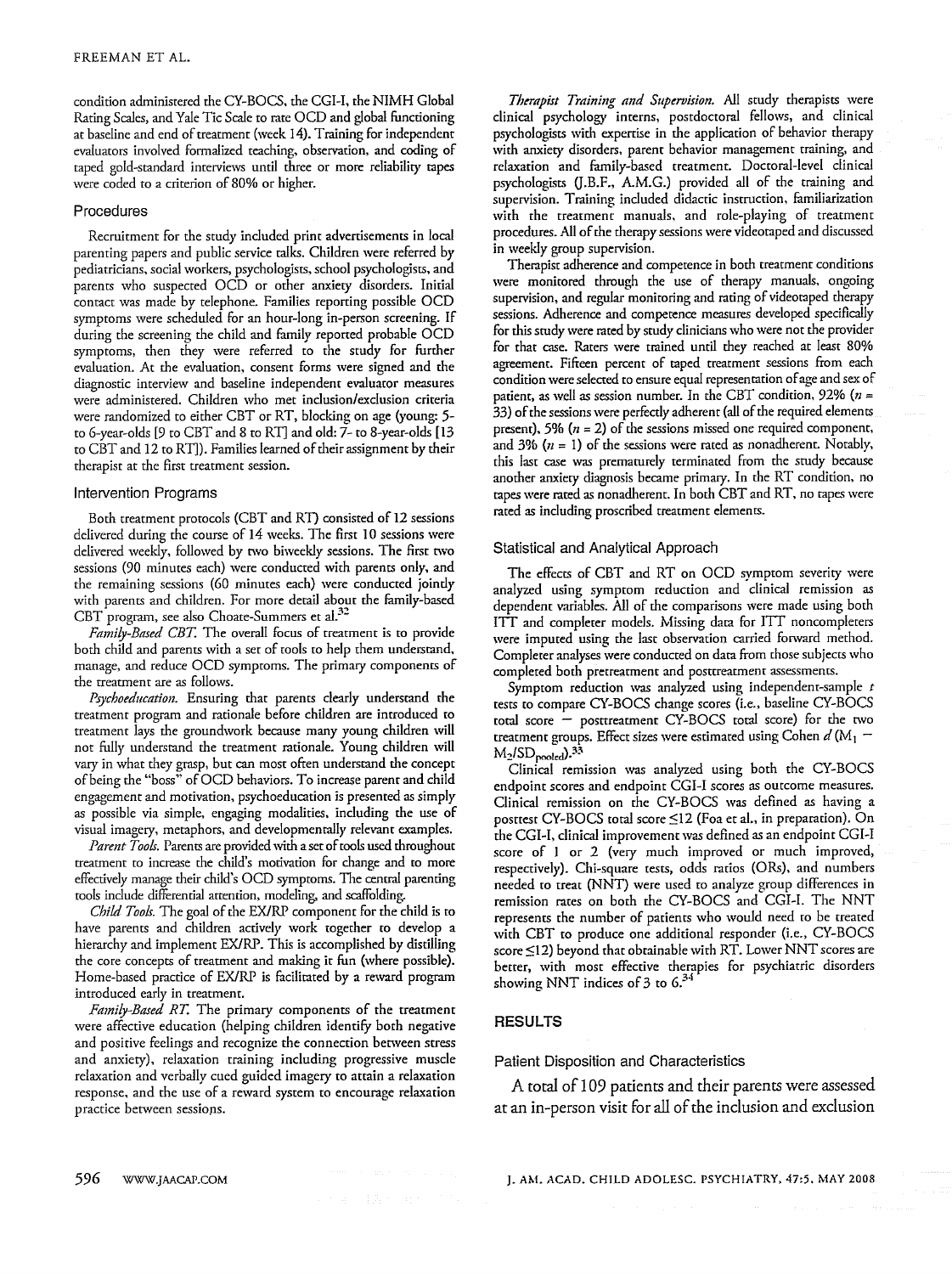criteria (Fig. 1). Of these, 42 patients were randomly assigned to one of the two treatment conditions: 22 (52%) were randomized to CBT and 20 (48%) were randomized to RT. The remaining 67 study candidates were deemed ineligible ( $n = 57$ ; e.g., OCD was not the primary diagnosis) or were not interested in participating in the study ( $n = 10$ ; e.g., did not want to participate in research, lived too far away, unable to attend appointments regularly).  $\mathbb{R}$ ,

Of the 42 randomized patients, 31 (74%) completed acute treatment (through week 14), Five patients (12%) were provided rescue treatments to address emergent clinical concerns that could not be managed within the treatment protocols. Of these, one patient's (in the RT condition) OCD symptoms worsened and required additional out-of-protocol treatment, and the remaining four patients had another diagnosis become primary (eating disorder, depressive disorder, separation anxiety disorder, tic disorder). Six (14%) patients dropped out of the study. Of these, one moved to another city, one was unhappy with outcome of randomization, two had family health problems (parent, grandparent) that **I I**



Fig. 1 Consort statement flowchart. dx = diagnosis; RT = relaxation treatment; CBT = cognitive-behavioral therapy; OCD = obsessive-compulsive disorder.

tI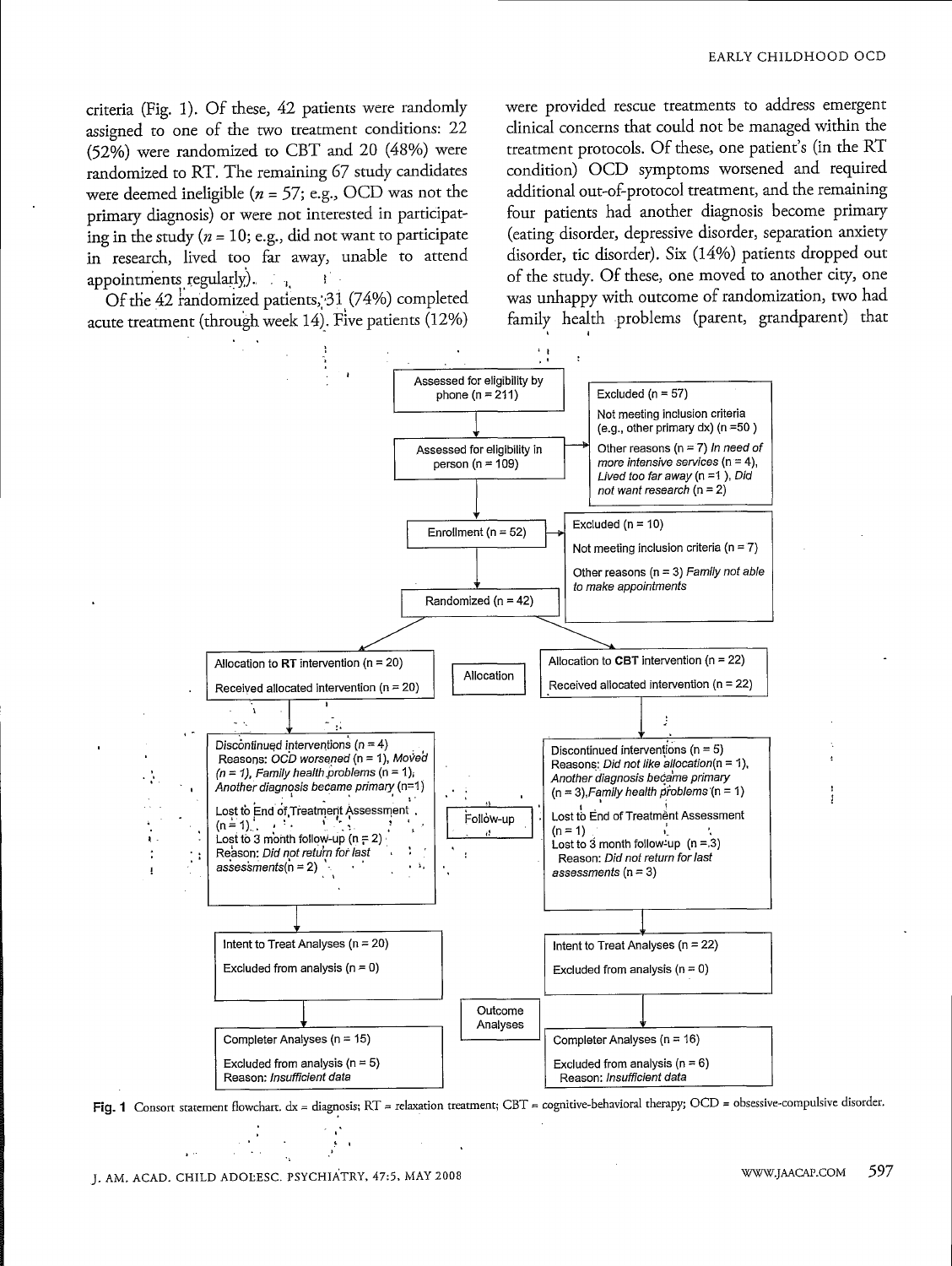interfered with ability to attend sessions, and two completed all of the treatment sessions but not the last assessment. The attrition rate for this study *(n* = 9 or 26%) is consistent with that found in other pediatric anxiety treatment studies (22%-27%, 13%-38% CBT, 13% $-30$ % control).<sup>35-38</sup> The mean (median) numbers of completed CBT and RT sessions were 10.86 (12) for CBT and 11.1 (12) for RT.

There were no differences between completers  $(n = 31)$  and noncompleters  $(n = 11)$  in age, baseline CY-BOCS severity, race, sex, socioeconomic status, or comorbidity. There were also no differences between children randomized to CBT  $(n = 22)$  and those randomized to RT  $(n = 20)$  in these variables.

## Baseline Characteristics

A series of independent-sample  $t$  tests show that the CBT and RT groups did not differ in any of the baseline

| Child and Parent Baseline Characteristics |                          |                                    |                               |  |  |  |  |  |
|-------------------------------------------|--------------------------|------------------------------------|-------------------------------|--|--|--|--|--|
| Measures                                  | CBT                      | RT                                 | r Tests                       |  |  |  |  |  |
| Child measurements                        |                          |                                    |                               |  |  |  |  |  |
| CY-BOCS                                   |                          | $22.95^{\circ}$ 21.70 <sup>o</sup> | $t_{1,40} = 0.97; p = .34$    |  |  |  |  |  |
| NIMH OCD                                  | $7.52^{4}$               | $7.83^{4}$                         | $t_{1,37} = -0.52; p = .60$   |  |  |  |  |  |
| NIMH CGI                                  | 6.76                     | 6.28                               | $t_{1,37} = 0.88; p = .39$    |  |  |  |  |  |
| NIMH Depression                           |                          | $3.05$ 2.41                        | $t_{1,35} = 1.05; p = .30$    |  |  |  |  |  |
| NIMH Anxiety                              | 5.65                     | 6.00                               | $t_{1,35} = -0.54; p = .59$   |  |  |  |  |  |
| Mother CPRS (T score)                     | 59.81                    | 54.59                              | $t_{1,35} = 1.45; p = .15$    |  |  |  |  |  |
| Father CPRS (T score)                     | 56.35 55.06              |                                    | $t_{1,30} = 0.34; p = .74$    |  |  |  |  |  |
| Mother SCARED<br>total score              | 25.56 <sup>4</sup> 22.28 |                                    | $t_{1,34} = 0.59; p = .56$    |  |  |  |  |  |
| Father SCARED<br>total score              |                          | 15.82 15.00                        | $t_{1,31} = 0.20; p = .84$    |  |  |  |  |  |
| Parent measurements                       |                          |                                    |                               |  |  |  |  |  |
| Mother BDI                                | 8.94                     | 8.28                               | $t_{1,34} = 0.25; p = .80$    |  |  |  |  |  |
| Father BDI                                | 8.35                     | 6.21                               | $t_{1,29} = 0.75; p = .46$    |  |  |  |  |  |
| Mother BSI ( <i>t</i> score)              | 51.71                    | 49.25                              | $t_{1,31} = -0.68; p = .50$   |  |  |  |  |  |
| Father BSI ( <i>t</i> score)              | 53.82                    | 48.71                              | $t_{1,29} = 1.19$ ; $p = .24$ |  |  |  |  |  |
| Mother OCI                                | 23.58                    | 13.17                              | $t_{1,24} = 1.50; p = .15$    |  |  |  |  |  |
| Father OCI                                | 22.28                    | 16.20                              | $t_{1,30} = 0.89; p = .38$    |  |  |  |  |  |

TABLE 1

*Note:*  $CBT = \text{cognitive-behavioral therapy; RT = relaxation$ treatment; CY-BOCS **=** Children's Yale-Brown Obsessive Compulsive Scale; NIMH OCD **=** National Institute of Mental Health Obsessive-Compulsive Disorder Rating Scale; NIMH **CGI =** National Institute of Mental Health Clinical Global Impairment Rating Scale; NIMH Anx **=** National Institute of Mental Health Anxiety Rating Scale, CPRS = Conners Parent Rating Scale; SCARED **=** Screen for Child Anxiety-Related Emotional Disorders; BDI = Beck Depression Inventory; BSI **=** Brief Symptom Inventory; OCI = Obsessive Compulsive Inventory.

*a* Clinically elevated.

TABLE *2* Pretreatment and Posttreatment Outcome Data for the ITT Sample

|                 | Week 0     |       | Week 14 |         |
|-----------------|------------|-------|---------|---------|
|                 | <b>CBT</b> | RT    | CBT     | RT      |
| CY-BOCS         |            |       |         |         |
| Mean            | 22.95      | 21.70 | 14.45   | 17.10   |
| SD              | 3.84       | 4.52  | 8.16    | 7.57    |
| CY-BOCS A       |            |       |         |         |
| Mean            |            |       | $-8.59$ | $-4.60$ |
| SD              |            |       | 7.84    | 6.73    |
| CGI-Severity    |            |       |         |         |
| Mean            | 4.14       | 3.77  |         |         |
| SD.             | 0.66       | 1.24  |         |         |
| CGI-Improvement |            |       |         |         |
| Mean            |            |       | 2.37    | 2.76    |
| SD              |            |       | 1.17    | 1.09    |

*Note:*  $ITT =$  intent-to-treat;  $CBT =$  cognitive-behavioral therapy; RT = relaxation treatment; CY-BOCS **=** Children's Yale-Brown Obsessive Compulsive Scale; CGI **=** Clinical Global Impressions.

child or parent psychopathology measures including parent-rated measures of child OCD, anxiety, and externalizing symptoms; global measures of child OCD, impairment, depression, and anxiety; parent self-rated psychiatric symptoms, depression, and OCD; or general family functioning (Table 1). These results show that the two treatment groups do not differ on any key characteristics and indicate the success of the randomization process.

| TABLE 3                                         |  |  |  |  |  |
|-------------------------------------------------|--|--|--|--|--|
| Pretreatment and Posttreatment Outcome Data for |  |  |  |  |  |
| Campbell Consta                                 |  |  |  |  |  |

| Completer Sample |            |       |          |         |  |  |  |
|------------------|------------|-------|----------|---------|--|--|--|
|                  | Week 0     |       | Week 14  |         |  |  |  |
|                  | <b>CBT</b> | RT    | CBT      | RT      |  |  |  |
| CY-BOCS          |            |       |          |         |  |  |  |
| Mean             | 22.88      | 22.00 | 11.50    | 16.87   |  |  |  |
| SD               | 4.30       | 5.13  | 7.68     | 8.22    |  |  |  |
| CY-BOCS A        |            |       |          |         |  |  |  |
| Mean             |            |       | $-11.50$ | $-5.13$ |  |  |  |
| SD               |            |       | 7.16     | 7.44    |  |  |  |
| CGI-Severity     |            |       |          |         |  |  |  |
| Mean             | 4.18       | 3.70  |          |         |  |  |  |
| SD               | 0.75       | 1.42  |          |         |  |  |  |
| CGI-Improvement  |            |       |          |         |  |  |  |
| Mean             |            |       | 1.93     | 2.79    |  |  |  |
| SD               |            |       | 1.00     | 1.12    |  |  |  |

*Note:* CBT = cognitive-behavioral therapy; RT = relaxation treatment;, CY-BOCS **=** Children's Yale-Brown Obsessive Compulsive Scale; **CGI =** Clinical Global Impressions.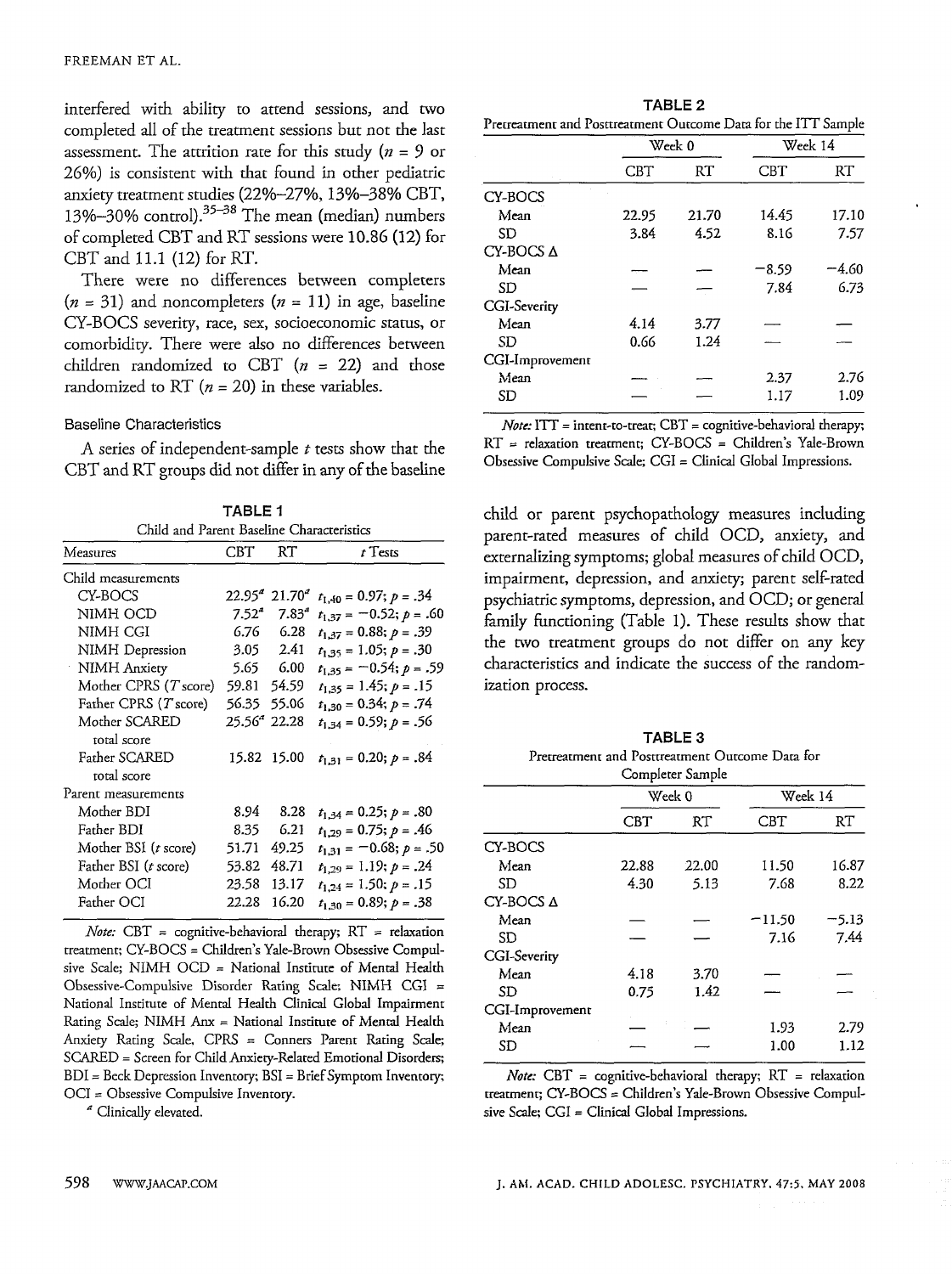Overall, the sample had clinically significant and impairing OCD (CY-BOCS, NIMH OCD), minimal depressive symptoms (NIMH Depression), and mild general anxiety symptoms (NIMH Anxiety). Parentrated child anxiety symptoms (Screen for Child Anxiety-Related Emotional Disorders) were clinically elevated for mother report in the CBT group, but the treatment groups did not differ significantly. Parent-rated child externalizing symptoms (CPRS) were in the nonclinical range. None of the parent self-report measures of overall psychiatric symptoms, depression, or OCD showed clinical elevations.

#### Treatment Outcomes

The sample means for the pre- and posttreatment CY-BOCS, separated by group (CBT and RT) and type of analysis (ITT and completer), are provided in Tables 2 and 3 and are displayed graphically in Figure 2. An independent-samples  $t$  test comparing the two treatment groups on the CY-BOCS total score for the ITT sample failed to reveal a significant difference between CBT and RT at conventional levels ( $t_{40}$  = 1.76;  $p =$ .09); however, CBT was associated with moderate treatment effect  $(d = 0.53)$ . The completer analysis did show a significant difference between the two groups favoring CBT ( $t_{29} = 2.43$ ;  $p = .02$ ). For the completer sample, the effect of CBT was large  $(d = 0.85)$ .

Using the ITT sample, 11 of 22 (50%) participants randomized to CBT were classified as achieving clinical remission on the CY-BOCS (defined as a posttreatment CY-BOCS score <12) after 12 weeks of



Fig. 2 Mean levels of Children's Yale-Brown Obsessive Compulsive Scale (CY-BOCS) change scores for subjects in cognitive-behavioral therapy (CBT) versus relaxation treatment (RT). Higher scores indicate greater pre- to postchange. ITT **=** intent-to-treat.

treatment compared with only four of 20 .(20%) participants in the RT group. This difference in response rates was statistically and clinically significant  $(\chi^2_{1} = 4.11, p < .05; \text{ OR } 4.00, 95\% \text{ CI } 1.00 - 5.87;$ NNT 3). Using the completer sample, 11 of 16 (69%) participants randomized to CBT were classified on the CY-BOCS as achieving clinical remission compared with only three of 15 (20%) participants in the RT group. This difference (49%) was statistically and clinically significant  $(\chi^2)$  = 7.43, p < .01; OR 8.80, 95% CI 1.69-45.76; NNT 2). It is worth noting that the NNT was lower than what is found in most effective studies.<sup>34</sup>

Using the CG14 as a measure of clinical remission, 11 of 22 (50%) participants in the ITT sample who were randomized to CBT were classified as treatment responders (symptoms dassified as very much improved or much improved) compared with eight of 20 (40%) participants in the RT group. This difference was not statistically or clinically significant ( $\chi^2$ <sub>1</sub> = 0.42, *p* = not significant; OR 0.5, 95% CI 0.41-5.10; NNT 10). Using the completer sample, 11 of 16 (69%) participants randomized to CBT were classified as treatment responders on the CGI-I compared with six of 15 (40%) participants in the RT group. Although not statistically significant ( $\chi^2_{1}$  = 2.58, p **=** not significant; OR 3.3, 95% CI 0.75-4.47), the difference between groups is clinically meaningful, favoring CBT over RT (NNT 3).

#### **DISCUSSION**

The results of this preliminary study are encouraging and indicate that children experiencing early childhood-onset OCD indeed benefit from a treatment approach that is uniquely tailored to their developmental needs and family context. The CBT program was effective in both decreasing OCD symptoms and, more important, helping a large number of children achieve a clinical remission as measured by the CY-BOCS.

These results are particularly promising given that as part of a pilot study we were able to demonstrate feasibility of recruiting, treating, and collecting data about young children with OCD. It is notable that the mean and median numbers of sessions attended were equivalent across treatment groups and that no families dropped out as a result of EX/RP treatment being aversive. We were able to show the tolerability and acceptability of the program to children and families<sup>39</sup> as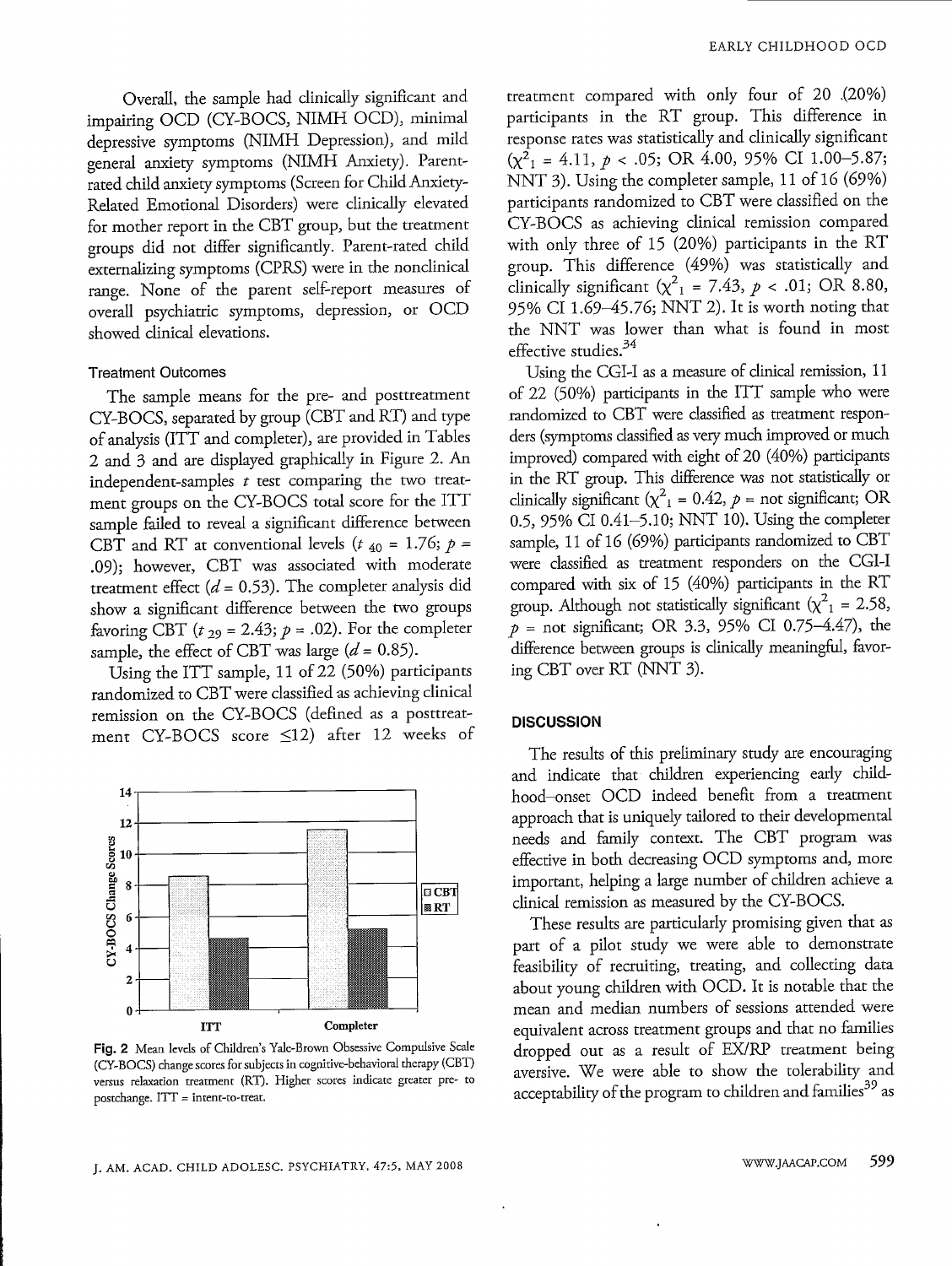well as the feasibility of combining family work and parent training skills alongside EX/RP for OCD.

The present results are consistent with those in the literature on CBT for childhood OCD that assert that treatment containing EX/RP is the behavioral treatment of choice for OCD. Our remission rates for the CBT group of 50% in the ITT sample and 69% in the completer sample are consistent with or better than rates of remission for individual CBT in the Pediatric OCD Treatment Study (53.6% for combined CBT + selective serotonin reuptake inhibitor, 39.3% for CBT alone) and somewhat lower than those of family-based treatment for older children in the study by Barrett and colleagues<sup>40</sup> (88% response rate in family-based CBT, 76% response rate for group CBT). Our method of determining remission was different from that of Barrett et al., which was not meeting full diagnostic criteria on a parent-only structured interview.<sup>7</sup>

The success of the family-based CBT program in this study expands on earlier work that supports the importance of the role of parents in the treatment of childhood OCD.<sup>11,41</sup> However, this is the first study to focus exclusively on a sample of children experiencing early childhood-onset OCD and their parents. These findings also suggest that children in this age range can actively participate in and benefit from CBT that is appropriately tailored to their cognitive developmental level.

A notable strength of the study was the use of an active treatment (RT) as a control condition and not a waidist control, as is common in preliminary treatment development studies. Relaxation was selected as a comparison condition due to ethical and methodological concerns with both waitlist and minimal attention control groups. The benefits of using RT as a comparison condition include the ability to control for key variables such as therapist contact, intensity of treatment experience, treatment expectancy, acceptability, and credibility for families. This allowed for a much more stringent test of our treatment.

The finding that children in the RT group improved (albeit not to the degree of children in CBT) was not entirely unexpected given that other studies have also demonstrated that active control conditions may be beneficial.<sup>36,42</sup> The RT program was meant not only to control for nonspecific therapy effects but also to provide some general anxiety management skills to children and their families.

As we explained to families who were randomized to RT, because OCD is a stress-sensitive illness, we expected that decreasing the overall stress level in the child and family may indirectly lead to an improvement in OCD symptoms. However, because this treatment contained minimal psychoeducation about OCD and did not contain any EX/RP (either in-session or assigned as homework), we did not expect it to be efficacious in terms of OCD symptom ratings.

We have considered many possible explanations as to why the children in the RT group improved. Possible reasons for this finding may include the nonspecific effects of the therapeutic relationship, the RT treatment was fun (i.e., many games, active relaxation exercises), and it encouraged families to work together (e.g., practicing relaxation as a family). There is also some evidence that families in the RT condition "feel better" after treatment even when their CY-BOCS scores are still in the clinical range.

The study has limitations that warrant mention. The sample was not diverse with respect to race and ethnicity. Although this is common in pediatric OCD treatment trials, this is an area of priority for future study. Due to the relatively small sample size, we had low statistical power, yet were able to find a significant effect. In addition, the study would have benefited from the inclusion of additional outcome measures such as measures of parent psychopathology and measures of family functioning. In addition, the lack of longer term follow-up limits conclusions about maintenance of treatment effects.

Given these limitations, future studies using larger samples should compare the efficacy of CBT and RT in an adequately powered trial, include measures of functional impairment and quality of life, evaluate potential moderators and mediators of response to treatment, explore differences in the time course of response and dropout rates, and measure longer term maintenance of treatment gains.

This study underscores the importance of a familybased treatment model for children experiencing early childhood-onset OCD. Based on these results and our experiences during this study, we offer the following clinical considerations and recommendations. Treatment of children experiencing early childhood-onset OCD will be most effective if parents are involved in all phases of treatment. Clinicians should consider the child's unique developmental characteristics and tailor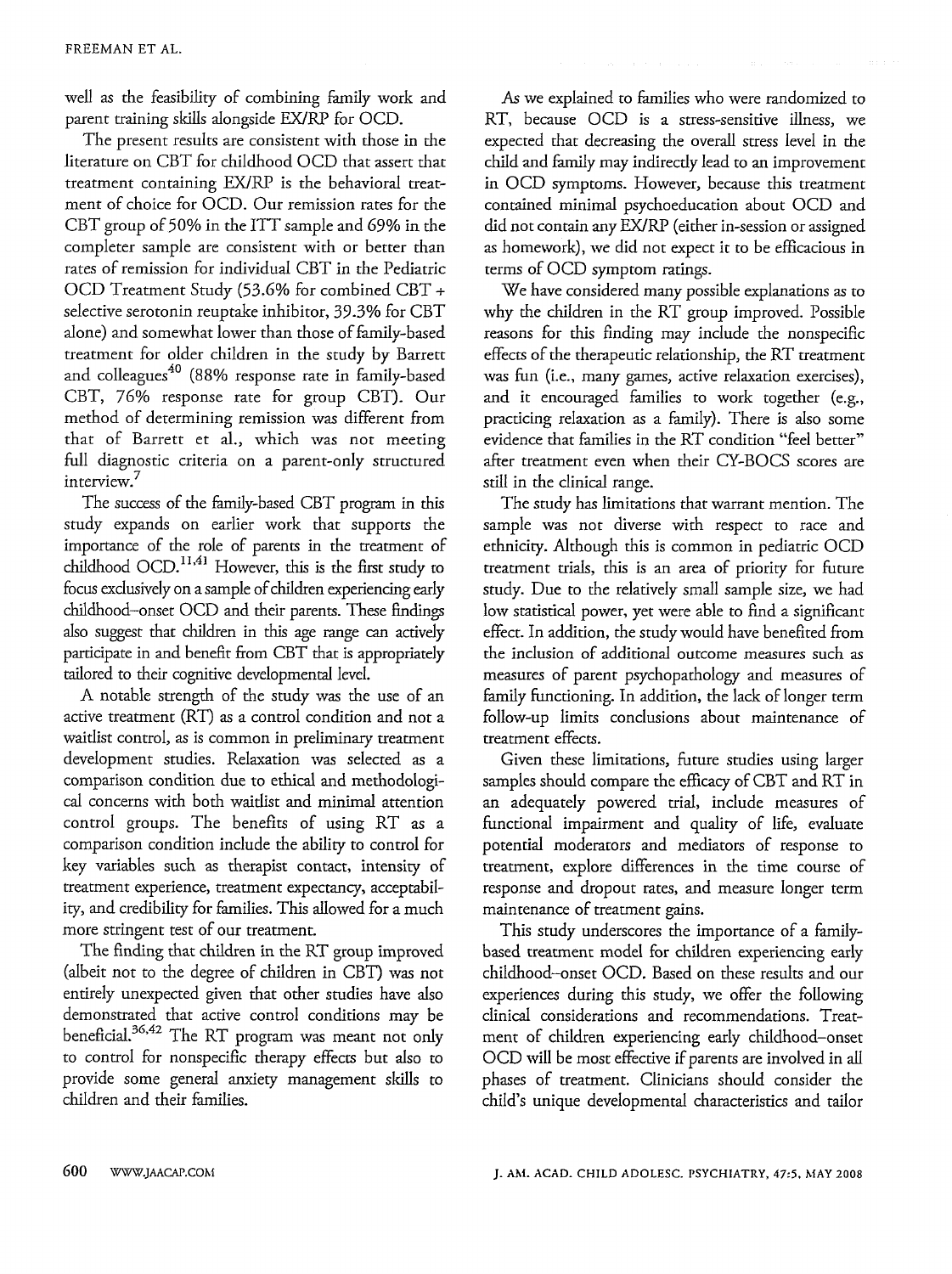psychoeducation, exposures, and homework accordingly. Clinicians should take time to understand the family context and, in particular, the parents' response to their child's anxieties. Parents of young children are particularly likely to accommodate OCD-to minimize both their own and their child's distress and to streamline family functioning. From a clinical standpoint, we believe that a key element of our treatment program is teaching parents to tolerate their own anxiety about their child's level of distress. Finally, we also encourage clinicians to use humor generously. Overall, we believe that this family-based CBT for early childhood-onset OCD offers a promising intervention that may help to decrease the chronicity and morbidity of this debilitating illness.

*Disclosure: The authors report no conflicts of interest.*

#### **REFERENCES**

- **1.** Hollingsworth **CE,** Tanguay PE, Grossman L, Pabst P. Long-term outcome of obsessive-compulsive disorder in *childhood.jAmAcad Child Psychiatry.* 1980;19:134-144.
- 2. Swedo SE, Rapoport JL, Leonard HL, Lenane M, Cheslow D. Obsessive compulsive disorders in children and adolescents: clinical phenomenology of 70 consecutive cases. *Arch Gen Psychiatry.* 1989;46:335-343.
- 3. Flament MF, Koby **E,** Rapoport JL, et al. Childhood obsessivecompulsive disorder: a prospective follow-up study. *J Child Psychol Psychiatry.* 1990:31:363-380.
- 4. Leonard HL, Lenane M, Swedo SE. Obsessive-compulsive disorder. *ChildAdolesc Psychiatr Clin NAm.* 1993;2:655-665.
- 5. Piacentini J, Bergman RL, Keller M, McCracken J. Functional impairment in children and adolescents with obsessive-compulsive disorder. *J Child Adolesc Psychopharmacol*. 2003;13(Suppl 1):S61-S69.
- 6. Valderhaug R, Ivarsson T. Functional impairment in a clinical sample of Norwegian and Swedish children and adolescents with obsessivecompulsive disorder. *Eur ChildAdolesc Psychiatry.* 2005;14:164-173.
- Abramowitz JS, Whiteside SP, Deacon BJ. The effectiveness of treatment for pediatric obsessive-compulsive disorder: a meta-analysis. *Behav Ther.* 2005;36:55-63.
- 8. Pediatric OCD Treatment Study Team [POTS]. Cognitive-behavior therapy, sertraline, and their combination with children and adolescents with obsessive-compulsive disorder: the Pediatric OCD Treatment Study (POTS) randomized controlled trial.JAMA. 2004;292:1969-1976.
- 9. Freeman JB, Choate-Summers ML, Moore PS, et al. Cognitive behavioral treatment for young children with obsessive-compulsive disorder. *Biol Psychiatry.* 2007;61:337-343.
- 10. March J, Mulle K. *OCD in Children and Adolescents: A Cognitive-Behavioral Treatment Manual.* New York: Guilford; 1998.
- 11. Piacentini J, Bergman L, Jacobs C, McCracken JT, Kretchman J. Open trial of cognitive behavior therapy for childhood obsessive-compulsive disorder. *JAnxieVy Disord.* 2002: 16:207-219.
- 12. Freeman J, Garcia A, Fucei C, Karitani M, Miller L, Leonard HL. Family-based treatment of early-onset obsessive-compulsive disorder. *J ChildAdolesc'Psychopharmacol.* 2003;13(Suppl 1):S71-S80.
- 13. United States Census Bureau. Census 2000 Data for the State of Rhode Island. *http://quickfacts.centsus.govlqfdlstatesl44000.htsnL* Accessed February 6, 2008.
- 14. Geller DA, Fracp M, Biederman **J,** et al. Developmental aspects of obsessive compulsive disorder: findings in children, adolescents, and adults. *JNerv Ment Dis.* 2001;189:471-477.
- 15. Kaufman J, Birmaher B, Brent DA, et al. Schedule for affective disorders and schizophrenia for school-age children **-** present and lifetime version (K-SADS-PL): initial reliability and validity data. *jAmAcad ChildAdolesc Psychiatry.* 1997;36:980-988.
- 16. Chambers W, Puig-Antich **J,** Hirsch M, et al. The assessment of affective disorders in children and adolescents by semistructured interview: testretest reliability of the Schedule for Affective Disorders and Schizophrenia for School-Age Children, Present Episode Version. *Arch Gen Psychiatry.* 1985;42:696-702.
- 17. Youngstrom EA, Gracious BL, Danielson CK, Findling RL, Calabrese J. Toward an integration of parent and clinician report on the Young Mania Rating *Scale.jAffect Disord.* 2003;77:179-190.
- 18. Hirshfeld-Becker DR, Biederman **J.** Rationale and principles from early intervention with young children at risk for anxiety disorder. *Clin Child Farn Psychol Rev.* 2002;5:161-172.
- 19. Scahill L, Riddle MA, McSwiggan-Hardin M, et al. Children's Yale-Brown Obsessive-Compulsive Scale: reliability and validity. *JAm Acad ChildAAdolesc Psychiatry.* 1997;36:844-852.
- 20. Goodman WK, Price LH, Rasmussen SA, et al. Yale-Brown Obsessive-Compulsive Scale: I. Development, use, and reliability. *Arch Gen Psychiatry.* 1989;46:1007-1016.
- 21. Goodman WK, Price LH, Rasmussen SA, et al. Yale-Brown Obsessive-Compulsive Scale: **I.** Validity. *Arch Gen Psychiatry.* 1989;46: 1012-1016.
- 22. Guy W. *The Clinical Global Impression scale. The ECDEU Assessment Manual for Psychopharmacology-Revised.* DHEW Publication no. ADM 76-338. Rockville, MD: U.S. Department of Health, Education, and Welfare Public Health Service, Alcohol, Drug Abuse, Mental Health Administration, NIMH Psychopharmacology Research Branch, Division of Extramural Research; 1976:218-222.
- 23. Garvey MA, Perlmutter SJ, Allen **AJ,** et al. A pilot study of penicillin prophylaxis for neuropsychiatric exacerbations triggered by streptococcal infections. *Biol Psychiatry.* 1999;45:1564-1571.
- 24. Perlmutter SJ, Leitman SF, Garvey MA, et al. Therapeutic plasma exchange and intravenous immunoglobulin for obsessive-compulsive disorder and tic disorders in childhood. *Lancet.* 1999;354:1153-1158.
- 25. Insel TR, Murphy DL, Cohen RM, Alterman I, Kilts C, Linniola M. Obsessive-compulsive disorder: a double blind trial of clomipramine and **.** clorgyline. *Arch Gen Psychiatry.* 1983;40:605-612.
- 26. Conners CK, Sitarenios **G,** Parker J, Epstein J. The revised Conners Parent Rating Scale: factor structure, reliability, and criterion validity. *JAbnorm Child Psychol.* 1998;26(4):257-268.
- 27. Beck A, Steer R, Garbin M. Psychometric properties of the beck depression inventory: twenty five years of evaluation. *Clin Psychol Rev.* 1988;8:77-100.
- 28. Foa E, Kozak M, Salkovskis PM, Coles ME, Amir N. The validation of a new obsessive compulsive disorder scale: the Obsessive-Compulsive Inventory. *PsycholAssess.* 1998;10:206-214.
- 29. Birmaher B, Kherarpal **S,** Brent D, er al. The screen for child anxiety related emotional disorders (SCARED): scale construction and psychometric characteristics. *J Am Acad Child Adolesc r*<sub>27</sub>.hiatry. 1997;36: 545-553.
- 30. Birmaher B, Brent D, Chiappetta L, Bridge J, Monga **S,** Baugher M. Psychometric properties of the Screen for Child Anxiety Related Emotional Disorders (SCARED): a replication study. *J Am Acad Child Adolesc Psychiatry.* 1999;38:1230-1236.
- 31. Derogatis L, Melisaratos N. The Brief Symptom Inventory: an introductory report. Psychol Med. 1983;13:595-605.
- 32. Choate-Summers M, Freeman **J,** Garcia A, Coyne L, Przeworski A, Leonard HL. Clinical considerations when tailoring cognitive behavioral treatment for young children with obsessive compulsive disorder. *Educ Treat Child.* In press.
- 33. Rosenthal R, Rosnow R, Rubin D. *Contrasts and Effect Sizes in Behavioral Research: A Correlational Approach.* New York: Cambridge University Press; 2000:212.
- 34. Pinson L, Gray **G.** Number needed to treat: an underused measure of treatment effect. *Psychiatr Serv.* 2003;54:145-146.
- 35. Kendall PC, Flannery-Schroeder E, Panichelli-Mindel **SM,** Southam-Gerow M, Henin A, Warman M. Therapy for youths with anxiety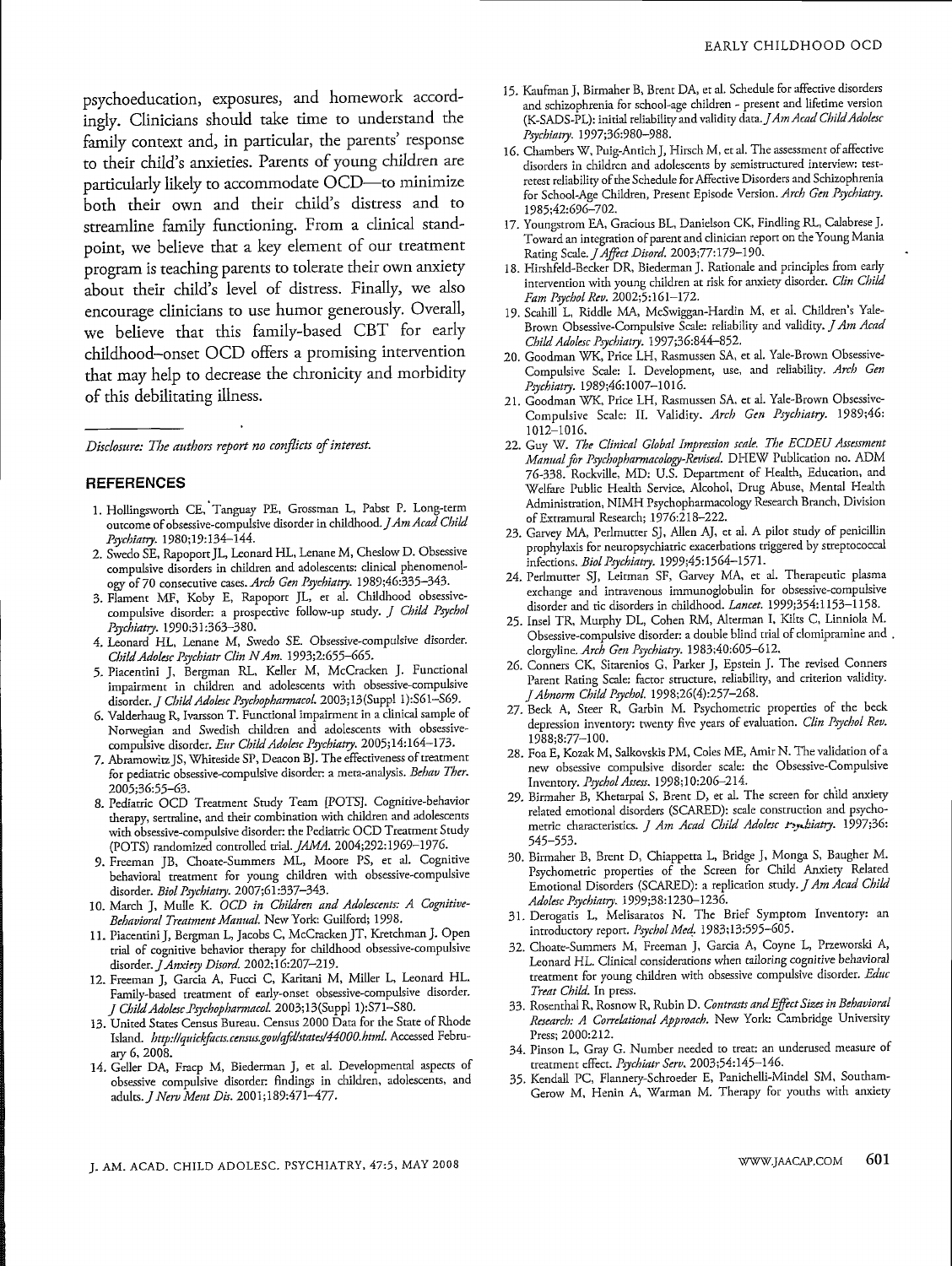disorders: a second randomized clinical trial. *J Consult Clin Psychol*. 1997; 65:366-380.

- 36. Last CG, Hansen C, Franco N. Cognitive-behavioral treatment of school phobia. *J Am Acad Child Adolesc Psychiatry*. 1998;37:404-411.
- 37. Pina A, Silverman W, Weems **C,** Kurtines **W.** Goldman M. A comparison or completers and noncomplerers of exposure-based cognitive and behavioral treatment fbr phobia and anxiety disorders in youth. *J Consult Clin Psychol.* 2003;71:701-705.
- 38. Silverman WK, Kurtines WM, Ginsburg GS, Weems **CF,** Lumpkin PW, Carmichael DH. Treating anxiety disorders in children with group cognitive-behavioral therapy: a randomized clinical trial. *J Consult Clin Pychol. 1999;67:995-1003.*
- 39. Kraemer **HC,** Kupfer DJ. Size of treatment effects and their importance to clinical research and practice. *Biol Psychiatry.* 2006;59:990-996.
- 40. Barrett P, Healy-Farrell L, March JS. Cognitive-behavioral family treatment of childhood obsessive-compulsive disorder. a controlled trial. *J Am Acad Child Adolesc Psychiatry*. 2004;43:46-62.
- 41. Waters TL, Barrett PM. March JS. Cognitive-behavioral family treatment of childhood obsessive-compulsive disorder: preliminary findings. *Amj Psychother.* 2001;55:372-386.
- 42. Silverman WK. Kurtines **NVM,** Ginsburg GS, Weems **CF,** Rabian B, Serafini LT. Contingency management, self-control, and education support in the treatment of childhood phobic disorders: a randomized clinical trial.J *Consult Clin Psycho!. 1999;67:675-687.*

Violent Television Viewing During Preschool is Associated With Antisocial Behavior During School Age Cristakis DA, Zimmerman FJ

*Objective:* The effect of violent television programming on preschoolers' behaviors is poorly understood. The objective of this study was to test the hypothesis that exposure to violent television viewing when children are 2 to 5 years of age would be associated with antisocial behavior at ages 7 to 10. *Afethods:* Data were derived from the Panel Study of Income Dynamics. Our primary outcome was being in the 88th percentile of the Behavioral Problem Index antisocial subdomain. Our primary predictor was exposure to violent screen content. *Results:* Data were available for 184 boys and 146 girls at both time periods. Adjusting for baseline Behavioral Problem Index scores and age, parental education, maternal depression, and cognitive and emotional support, violent television programming was associated with an increased risk fbr antisocial behavior for boys but not for girls. Neither educational nor nonviolent programming was associated with increased risk for boys or girls. *Conclusions:* Viewing of violent programming by preschool boys is associated with subsequent aggressive behavior. Modifying the content that is viewed by young children may be warranted. Reproduced with permission from Pediatrics 2007:120:993-999, Copyright 2007 by the AAP.